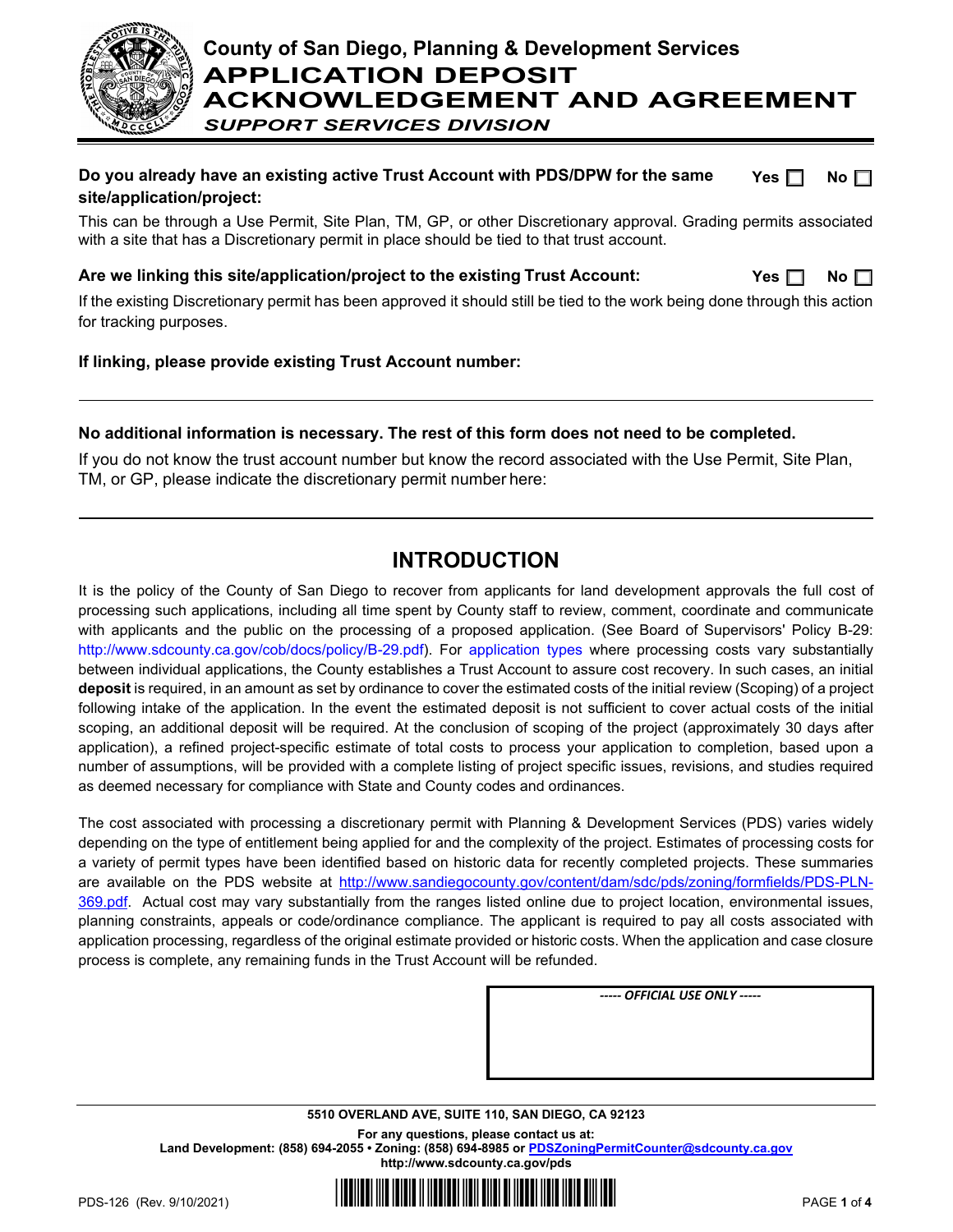

# **County of San Diego, PDS, Support Services Division APPLICATION DEPOSIT ACKNOWLEDGEMENT AND AGREEMENT**

*Continued*

# **AGREEMENT**

The person named below as "Depositor" is herewith depositing, or has previously deposited with the County of San Diego the sum of \$ for the initial review (Scoping) of the following application being filed with the County:

Said deposit and any subsequent deposits are made on behalf of the person, corporation or partnership named below as the "Financially Responsible Party". With reference to said application and deposits, Depositor and Financially Responsible Party hereby acknowledge and agree as follows:

- 1. Said initial deposit and any subsequent deposits shall be held by the County in an account under the name of Financially Responsible Party, and Financially Responsible Party shall be considered the owner of all funds in said account, and Depositor (if different from Financially Responsible Party) releases any interest in said funds. Except as provided below, any funds remaining in said account at the completion of work shall be refunded to the Financially Responsible Party at the address below. In the case that the Financially Responsible Party transfers ownership of the subject property and wishes to transfer responsibility of the Trust Account to the new owner, a Change of Financial Responsibility form must be completed to authorize transfer of ownership of funds in said account. The Financially Responsible Party may contact the Trust Account Customer Service Unit at: [PDSDevDep@sdcounty.ca.gov](mailto:PDSDevDep@sdcounty.ca.gov) or by calling (858) 694-2320 to request the form
- 2. All costs incurred by the County in processing said application, including overhead, whether within or over the amount of project-specific estimate provided at the conclusion of the initial Scoping of the project (typically 30 days), shall be paid by the Financially Responsible Party. This is the Financially Responsible Party's personal obligation and shall not be affected by sale or transfer of the property subject to the application, changes in Financially Responsible Party's business organization, or any other reason. As work proceeds on an application, actual County costs, as established by County Ordinance, will be recorded and invoiced against the deposit account. County is authorized to deduct such costs from said deposits at such times and in such amounts as County determines. The County may allow incremental deposit submittals by the Financially Responsible Party over the course of the project processing such as prior **to** each submittal, public review, and hearing(s), as applicable to the permit. "Costs incurred by the County" as identified in this paragraph may include costs for the services of an outside contractor. Where the County determines it is necessary to engage the services of an outside contractor or other County Departmental staff to assist with application processing, costs for such services are to be paid by the Financially Responsible Party in the same manner identified above. If the Financially Responsible Party withdraws an application not involving a violation of a County ordinance, County will cease processing of the application within one day and will proceed with the case closure process. The Financially Responsible Party is responsible for all case closure costs. Case closure costs will be minimized to the maximum extent practicable.
- 3. If it is determined that the estimated cost provided in the original cost estimate will not be adequate to cover all costs associated with application processing, the estimate will be refined, and additional monies may be required. County may make a written demand for additional deposit(s) and the Financially Responsible Party shall deposit with County such additional sums demanded within 14 days of the date of County's request. If Financially Responsible Party fails to deposit such additional sums within said period, County staff will cease work on said application until such funds have been deposited. If no deposit is received within 30 days, the County may forward said application to the appropriate decision-maker with a recommendation for denial. The application will not be finalized for hearing or decision until required deposits are paid in full. If at any point in the processing of the project, the deposit account becomes depleted, County staff shall stop work on the project until sufficient funds are restored. When the processing of the application is completed, any unused amount in deposit account will be refunded.
- 4. If the amount of costs incurred by County exceeds the amount of funds on deposit, and the Financially Responsible Party has failed to pay County sufficient funds to cover said deficit after demand, County may, in addition to ceasing work on said application, take any or all of the following actions:
	- a) cease work and refer the account to the County's collection agency;
	- b) commence suit or pursue any other legal or equitable remedies available to it.
- 5. If County commences suit to recover any deficit in processing costs, the party prevailing in such suit shall be entitled to recover as costs from the other party its costs of litigation, including reasonable attorneys' fees.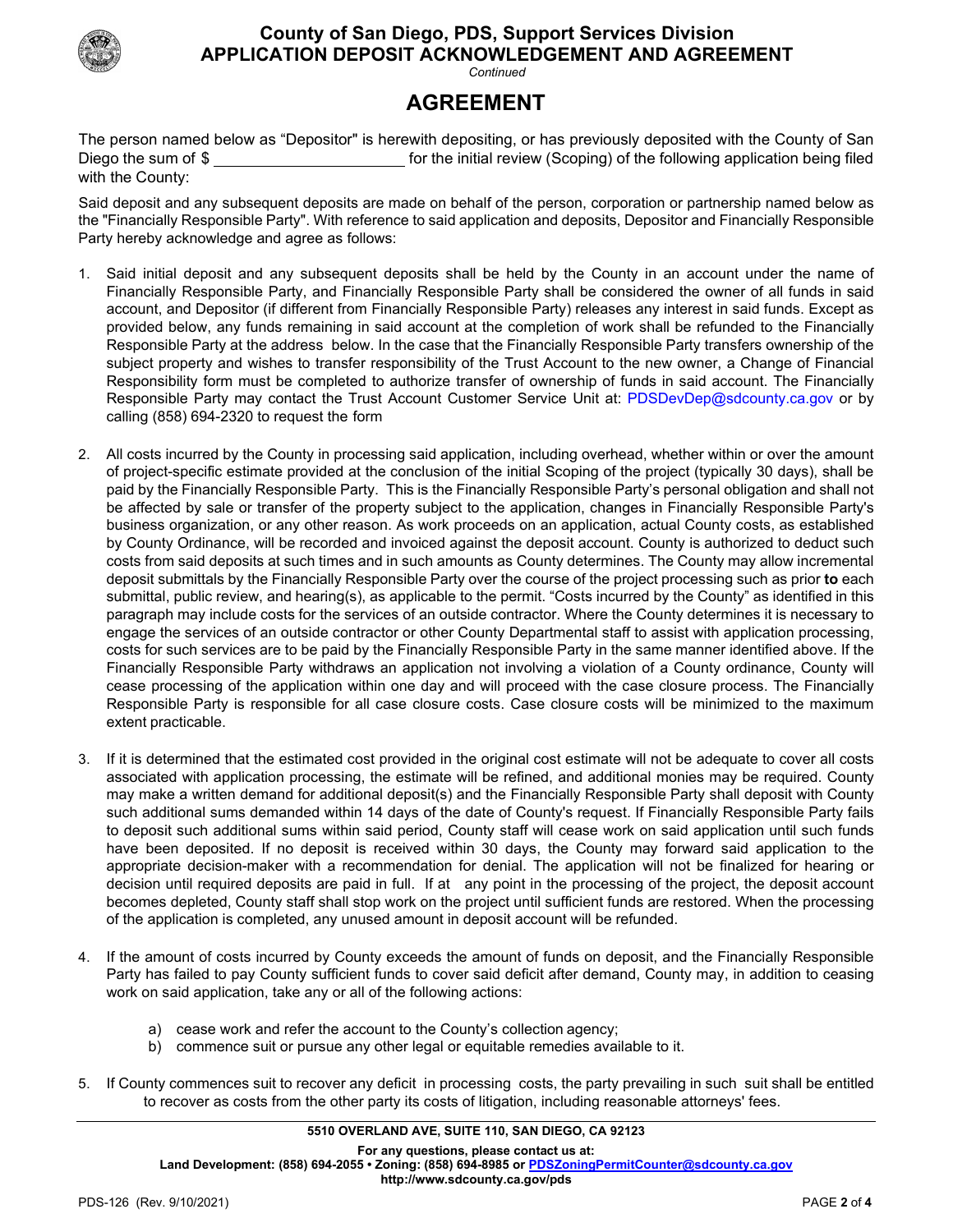

# **County of San Diego, PDS, Support Services Division APPLICATION DEPOSIT ACKNOWLEDGEMENT AND AGREEMENT**

*Continued*

### **FINANCIALLY RESPONSIBLE PARTY**

The information of the Financially Responsible Party provided below must be 100% accurate. All Developer Deposit customer statements and refund checks, if any, will be mailed to the name and address stated below.

If the information stated on this form is inconsistent with our system, then the Financially Responsible Party must clarify and correct before the application can be accepted.

**If the Financially Responsible Party is a COMPANY or ORGANIZATION, please complete below**  (*additional information may be required if an agent signed this form*):

|  |  | ----- OFFICIAL USE ONLY ----- | If the Financially Responsible Party is an INDIVIDUAL, please complete below:<br>First Name: ________________________MI: _______Last Name: ______________________<br>I have read this form and understand all funds deposited into the Trust Account are owned by and<br>any refund will be sent to the Financially Responsible Party (FINRESP) listed above. I understand<br>and agree that the Financially Responsible Party is responsible for payment of all fees associated with this<br>project including all hourly or other fees which may accrue during the review and/or post-issuance whether<br>the permit is issued or whether the application is canceled or denied before the permit is issued.<br>Did you know you can request access to your Trust Account online-which allows you to review<br>charges, make deposits, and see your account balances—in real time? Please go to<br>http://www.sandiegocounty.gov/content/sdc/pds/AccelaUpdates.html for additional instruction. |
|--|--|-------------------------------|---------------------------------------------------------------------------------------------------------------------------------------------------------------------------------------------------------------------------------------------------------------------------------------------------------------------------------------------------------------------------------------------------------------------------------------------------------------------------------------------------------------------------------------------------------------------------------------------------------------------------------------------------------------------------------------------------------------------------------------------------------------------------------------------------------------------------------------------------------------------------------------------------------------------------------------------------------------------------------------------------|